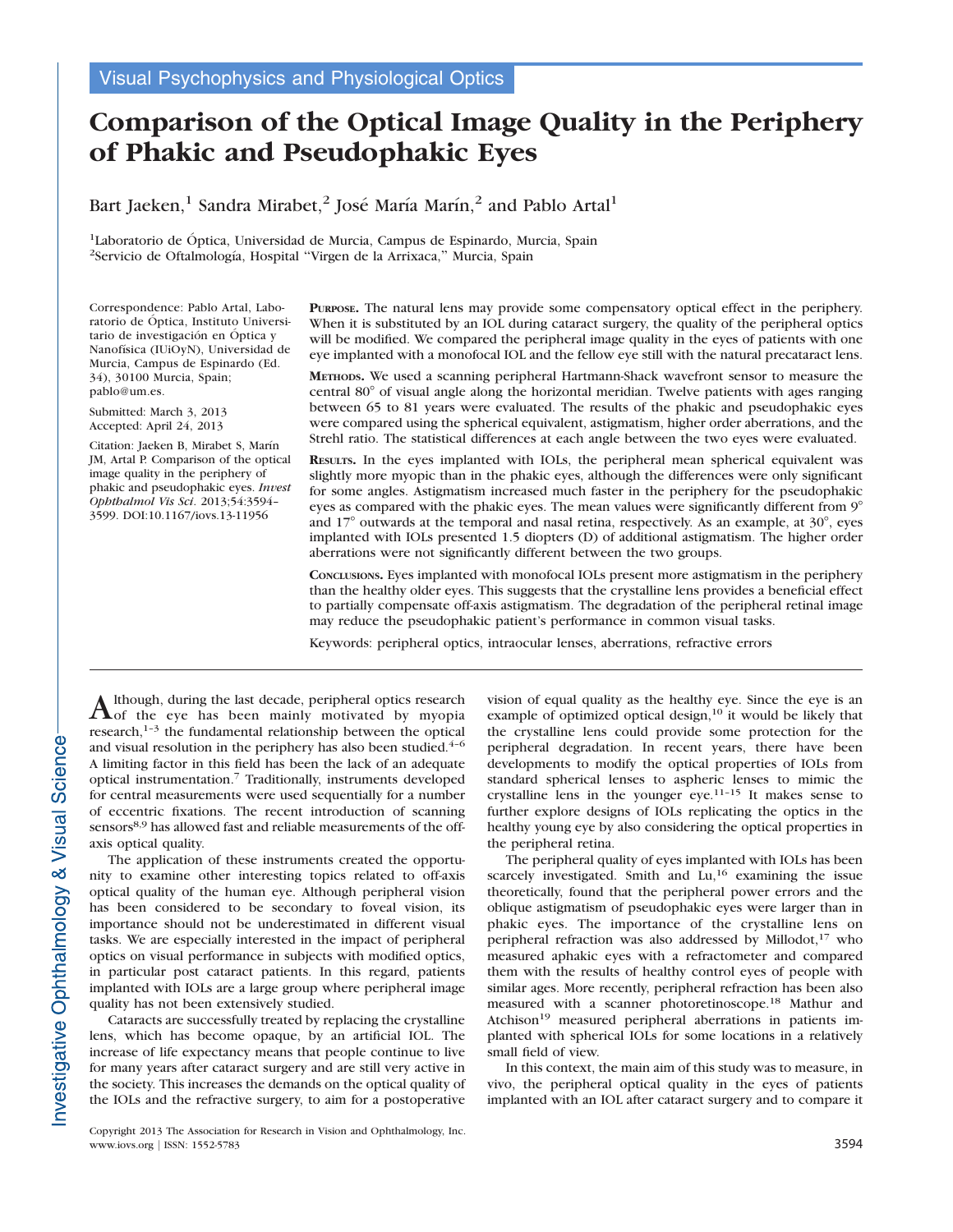

FIGURE 1. RPR for the 12 patients. The *crosses* give the results for the healthy eye and the *circles* represent the operated eyes. T and N are respectively indicating temporal and nasal retina.

with the precataract fellow eye. The results could serve as a guide to replicate the off-axis performance of the natural optics in future IOL designs.

## **METHODS**

A laboratory prototype of a fast peripheral Hartmann-Shack (HS) wavefront sensor scanner was used to measure the wave aberration of the central  $80^\circ$  of the horizontal meridian in phakic and pseudophakic eyes. The details of the instrument are given elsewhere.<sup>9</sup> It can sample the whole angular range in 1.8 seconds with a density of 1 measurement per degree. To improve the comfort of the subject the positioning was done by means of a head–chin rest. A red dot at a 2 m distance was the fixation target. Four consecutive scans were taken. The scans were examined for anomalies due to external errors, if one scan was erroneous it was omitted from the measurement, and if two or more were bad, the measurement was not used for further analysis. Since the scans were typically not

significant different from each other,<sup>9</sup> the mean of the four scans was used when examining the data.

Both eyes of 12 subjects (72  $\pm$  7.5 years; 6 males/6 females; average refraction:  $0.7 \pm 1.5$  diopters [D] defocus and  $-1.1 \pm 1.5$ 0.7 D cylinder) were measured. All subjects had one operated eye and the other eye either healthy or with limited cataract. The operated eye was implanted with a standard spherical monofocal lens of different brands and different powers. All subjects had 20/20, or better, corrected visual acuity in the operated eye. Although either some degree of cataract in the nonoperated eye or secondary cataract in the operated eye could be present, this was minimized in the selected patients. We used, as an objective approach, the evaluation of the HS images at different eccentricities. In both eyes, these images appeared only minimally affected by a significant amount of scatter. We did not include in the study patients showing an elevated ocular scatter. This approach assured us that the selection was consistent with normal operated and ageing eyes (in some cases with early symptoms of cataracts). The measurements were taken under natural conditions without pupil dilatation. The whole pupil size of the subject was taken into account when fitting the Zernike polynomials. The coefficients were mathematically rescaled to a reference pupil with a diameter of 3 mm. This size was chosen to ensure that even at the largest eccentricities, the minor radius of the offaxis elliptic pupil shape was larger than the reference pupil size. Because the measurements were done under dim light conditions, all patients fulfilled this criterion.

To compare the image quality of the pseudophakic eye with the healthy elderly eye, different optical parameters were tested. The metrics 'mean spherical equivalent' (M) and astigmatism (J0), both in diopters, were examined in the comparison. These were calculated from the corresponding low order Zernike terms. Further, the root mean square of the higher order aberrations (HOA-RMS) was calculated from the third and fourth order Zernike coefficients of the 3-mm pupil and expressed in microns. To quantify the overall retinal image quality, the point spread function (PSF) for each subject at each angle (taking into account a cosine variation of the pupil shape with eccentricity) was also calculated. Then, the Strehl ratio, defined as the ratio between the maximum intensity of the simulated retinal image and the maximum intensity of the diffraction-limited retinal image, was determined for each angle. To facilitate the visual comparison between the pseudophakic and the phakic eye results, the metrics were



FIGURE 2. (Left) Mean and SD of the relative peripheral refraction between the healthy eye (NO) and the operated eye (IOL). (Right) The angles at which groups are significantly different are the stars which fall below the striped line.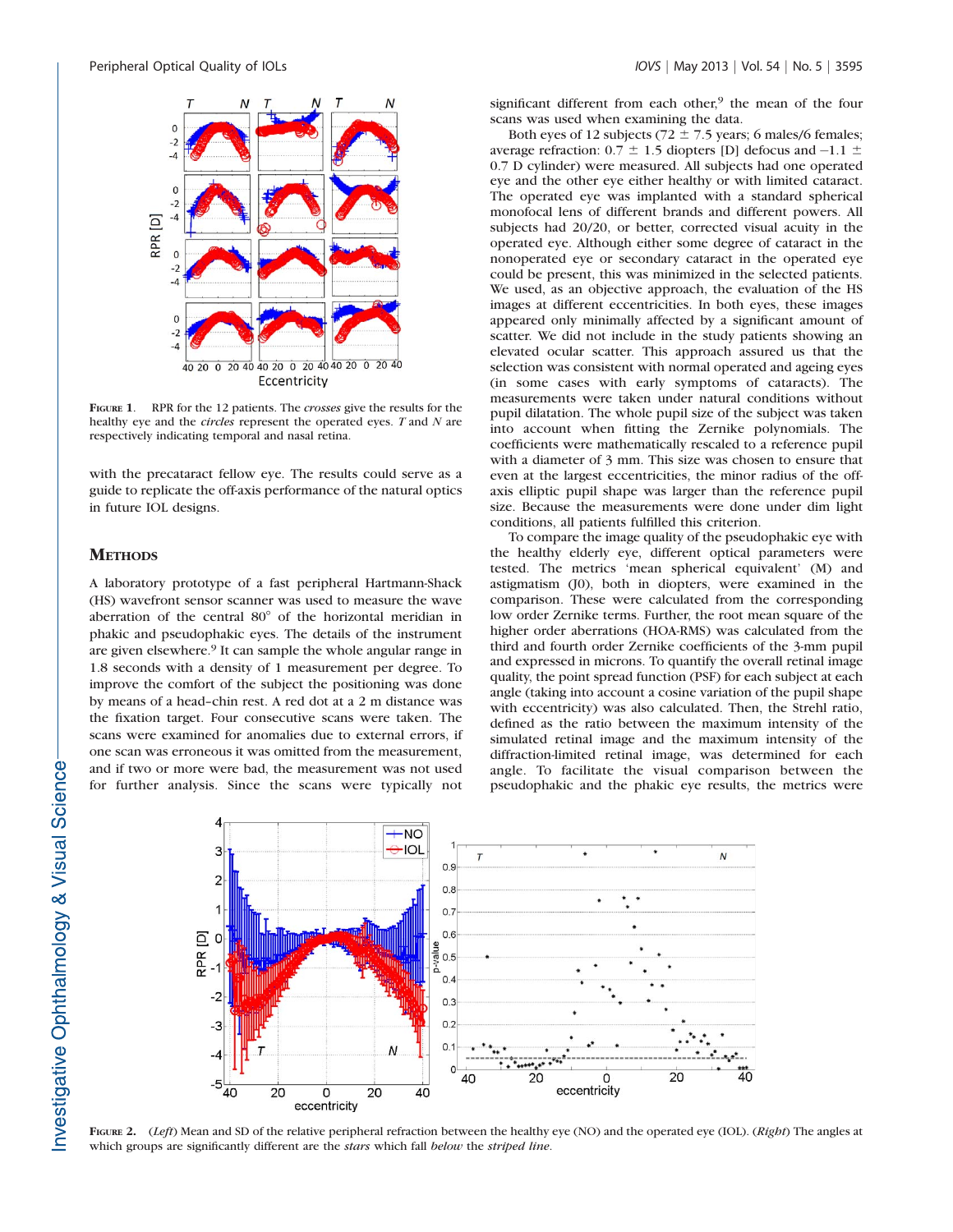

FIGURE 3. (Left) Mean and SD of the relative oblique astigmatism between the healthy eye (NO) and the operated eye (IOL). (Right) The angles at which both groups are significantly different are the stars, which fall below the striped line.

normalized to the foveal value. A paired t-test was used at each angle to investigate whether the operated and the nonoperated eye were significantly different.

The use of the sensor and the experiment followed the tenets of the Declaration of Helsinki. All subjects were fully informed before participating in the study.

#### **RESULTS**

The difference in M between the healthy eye (NO) and the operated eye (IOL) for each of the 12 subjects is presented in Figure 1. The shape of the relative peripheral refraction (RPR) was found for most patients to be similar. However, some of them, as for example numbers 2, 6, and 12 (Fig. 1), were relatively more myopic in the periphery in their operated eye. The mean and the SD for the whole population are given in Figure 2 (left). Figure 2 (right) gives the  $P$  value of the paired  $t$ test comparing the operated and the nonoperated situation at each eccentricity angle. The angles with a P value below 0.05 were considered significantly different. At the temporal retina

some angles were significantly different, but a strong trend was not observed. In general, an eye implanted with an IOL tended to have slightly more relative peripheral myopia compared with a healthy eye.

The results of J0 were uniform across all subjects. They showed larger amounts of astigmatism with eccentricity in the operated eye as compared with the healthy eye. Figure 3 gives the mean and the SD of the normalized J0 (Fig. 3, left) and the P values (Fig. 3, right). Already for angles of  $10^{\circ}$  temporal retina and 15<sup>°</sup> nasal retina the operated eyes had significantly more astigmatism. At  $40^{\circ}$ , most subjects had between 1 D and 1.5 D more J0 in their operated eye compared with the healthy eye.

Figure 4 shows the RMS of the high order aberrations as a function of eccentricity for the two groups. The average magnitude and tendency of the aberrations appeared to be similar in both eyes.

Figure 5 shows the average Strehl ratio as a function of eccentricity for both groups. The impact of the IOL on astigmatism was dominant in the degradation of the overall retinal image quality, considering the small differences in high order aberrations. Peripheral retinal image quality of an eye



FIGURE 4. Mean and SD of the RMS of the HOA RMS for the healthy (NO) and the operated eye (IOL).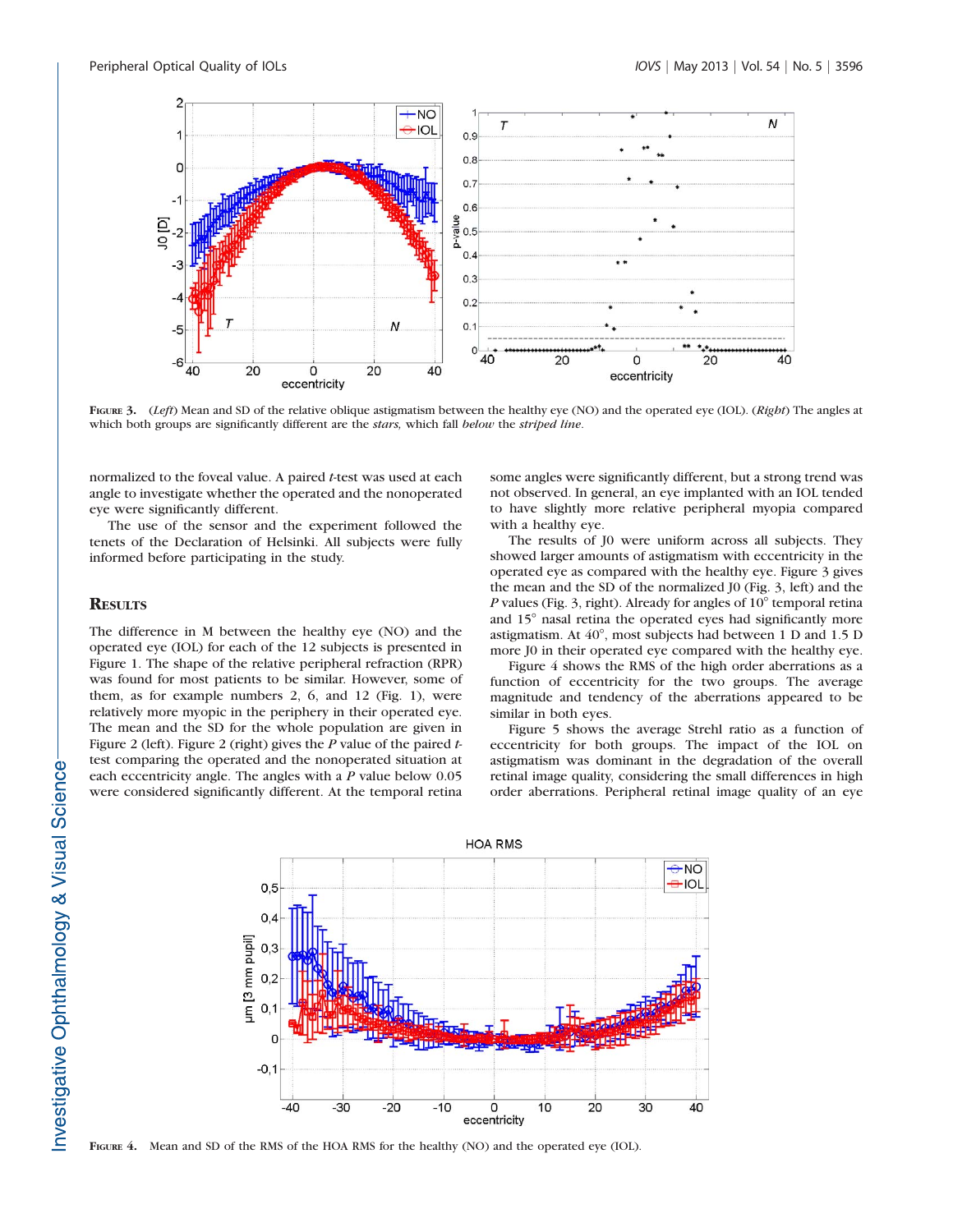$10<sup>0</sup>$ 

 $10^{-7}$ 





FIGURE 5. Average Strehl ratio as a function of visual angle for healthy elderly eyes (NO) and pseudophakic eyes (IOL).

with IOL was significantly (from  $10^{\circ}$  temporal retina,  $20^{\circ}$  nasal retina) worse than that of a healthy elderly eye.

As examples, the retinal images of a letter E (30 minutes of arc) at different eccentricities are shown in Figure 6. They were calculated as the convolution of the PSF with the original letter E.<sup>20</sup> The images were created from the aberrations of one subject but are representative for all subjects.

#### **DISCUSSION**

Since it is known that peripheral refraction can vary from subject to subject, the left and right eyes of the same subject were compared assuming mirror symmetry between both eyes. Although it may be some individual differences, a high correlation has been found before in literature<sup>21,22</sup> for the relative peripheral refraction and astigmatism between the two eyes. This allows us to have a direct comparison of the natural lens and the IOL in the somehow similar eyes of each subject.

For the fovea, a larger amount of higher order aberrations compared with the healthy young eye was found, as has been reported earlier.12 However, the comparison between the operated and the nonoperated eye did not show significant differences.

The optical properties of the crystalline lens may have some effect to improve peripheral optics. Based in optical calculations, it was suggested<sup>16</sup> that a pseudophakic eye would have a higher amount of peripheral power errors and astigmatism. Our measurements are in agreement with this theoretical prediction: a larger amount of peripheral astigmatism was observed in all subjects independently of the power or the brand of the IOL. The source of the increase of astigmatism in an eye implanted with an IOL can be the lack of a gradient refractive index lens as the human crystalline lens. To test this hypothesis, ray-tracing simulations were conducted using ZEMAX optical analysis and design software (Zemax Development Corporation, Bellevue, WA). To represent the healthy eye, the Liou and Brennan model  $eye^{23}$  was chosen. The impact of the gradient index in the lens was tested by comparing the results of this model eye with those when the gradient index lens was changed by a uniform index lens. All



FIGURE 6. Simulation of retinal images ([top] PSF, [bottom] convolution with letter E [size 30' arc]) for the nonoperated eye of one of the subjects, which is representative for the measured population.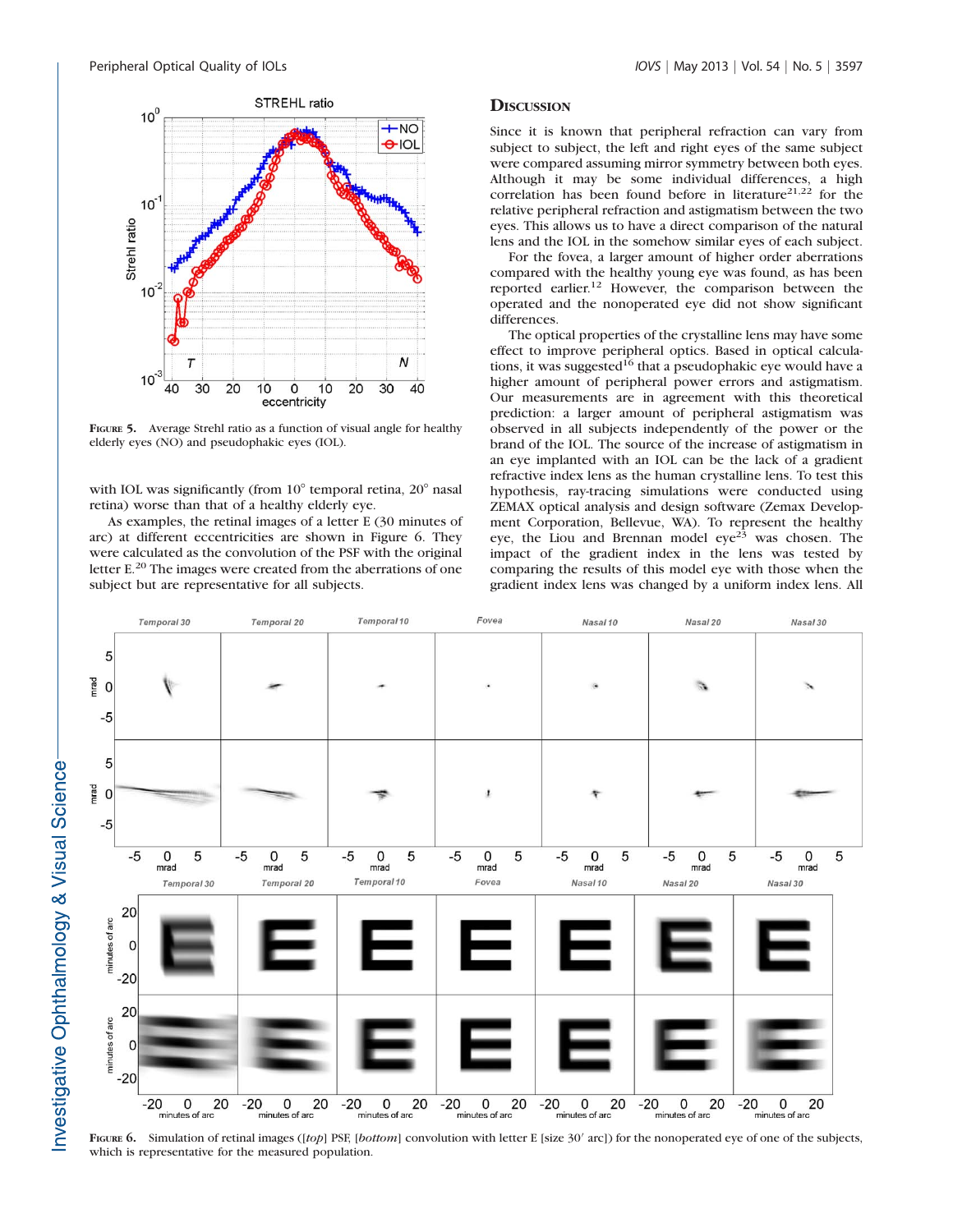

FIGURE 7. Variation of M (left) and J0 (right) as a function of eccentricity for a healthy eye and an eye with a crystalline lens with a uniform refractive index modeled as described in the text.

dimensions were kept unchanged, with only the refractive index of the lens adjusted to maintain the central refraction of the model eye. This was achieved with a refractive index of 1.4433. The impact of the gradient index of the lens on M and J0 is shown in Figure 7. The trends found in the simulations are similar to those observed in our experimental measurements, although for J0, there is a slight overestimation compared with the measured results. This can be due to the way of simulating the gradient index.<sup>24</sup> For these simulations, a quadratic decrease of refractive index from the center to the edge was used.

An interesting issue is the possibility of designing new IOLs to improve peripheral optics. One obvious option could be to mimic the natural lens with a gradient index design. Another option<sup>16</sup> is changing the shape factor of the IOL when it is positioned away from the iris. This is similar to an IOL designed to compensate for corneal coma<sup>25</sup> in the fovea. Other alternatives or combinations should be investigated in the future.

However, there is a critical question that also should be addressed. How is visual perception in patients affected by this reduction in peripheral image quality? It is already known that the correction of peripheral refractive errors affects some visual tasks, in particular recognition.<sup>5</sup> However, small changes in peripheral visual acuity were found in a study using an adaptive optics-based instrument<sup>26</sup> in young subjects. It can be hypothesized that patients with IOLs could do worse in tasks where peripheral vision is important as, for example, detection and scene interpretation. This could lead to a higher risk for accidents due to misinterpretation of a scene or due to missing details while moving. Another relevant aspect can be the impact of peripheral optics in visual crowding, the inability to recognize objects at different parts of the visual field.<sup>27</sup> Further specific visual tests will be necessary to fully determine if indeed a degradation of peripheral image quality in pseudophakic patients may have an impact on their daily visual performance.

## **CONCLUSIONS**

We compared the peripheral image quality of pseudophakic eyes with healthy elderly eyes. The comparison was carried out patient by patient, with one eye operated with a standard monofocal IOL and the other still with the natural crystalline lens. The peripheral refraction and aberrations were measured with a high angular resolution resulting in the description of the full wavefront aberration at each degree of visual angle across the central  $80^\circ$  of the visual field. A decrease of the

peripheral image quality was observed in the pseudophakic eye as compared with the contralateral eye. This decrease is mainly caused by an increase of astigmatism with the IOLs. This could have a negative impact on the performance of postoperative patients in visual tasks in which peripheral vision is important, as compared with individuals with healthy elderly vision. Although further research would be needed, these results may suggest the potential of improved IOLs with wide-angle designs controlling the induced peripheral astigmatism.

#### Acknowledgments

Supported by the "Ministerio de Ciencia e Innovación" (Spain) Grants FIS2010-14926 and CSD2007-00013, Fundación Séneca (Region de Murcia, Spain) Grant 4524/GERM/06, and European Regional Development Fund (EU-FEDER) funds.

Disclosure: B. Jaeken, P; S. Mirabet, None; J.M. Marín, None; P. Artal, P

## **References**

- 1. Hoogerheide J, Rempt F, Hoogenboom WPH. Acquired myopia in young pilots. Ophthalmologica. 1971;163:209–215.
- 2. Lundström L, Mira-Agudelo A, Artal P. Peripheral optical errors and their change with accommodation differ between emmetropic and myopic eyes. *J Vis.* 2009;9:17.1-11.
- 3. Charman WN, Radhakrishnan H. Peripheral refraction and the development of refractive error: a review. Ophthal Physiol Opt. 2010;30:321–338.
- 4. Wang Y, Thibos LN, Bradley A. Effects of refractive error on detection acuity and resolution acuity in peripheral vision. Invest Ophthalmol Vis Sci. 1997;38:2134–2143.
- 5. Artal P, Derrington AM, Colombo E. Refraction, aliasing and the absence of motion reversals in peripheral vision. Vision Res. 1995;35:939–947.
- 6. Lundström L, Manzanera S, Prieto PM, et al. Effect of optical correction and remaining aberrations on peripheral resolution acuity in the human eye. Optics Express. 2007;15:12654-12661.
- 7. Fedtke C, Ehrmann K, Holden BA. A review of peripheral refraction techniques. Optom Vis Sci. 2009;86:429–446.
- 8. Tabernero J, Schaeffel F. Fast scanning photoretinoscope for measuring peripheral refraction as a function of accommodation. J Opt Soc Am A. 2009;26:2206–2210.
- 9. Jaeken B, Lundström L, Artal P. Fast scanning peripheral wavefront sensor for the human eye. Optics Express. 2011;19:7903– 7913.